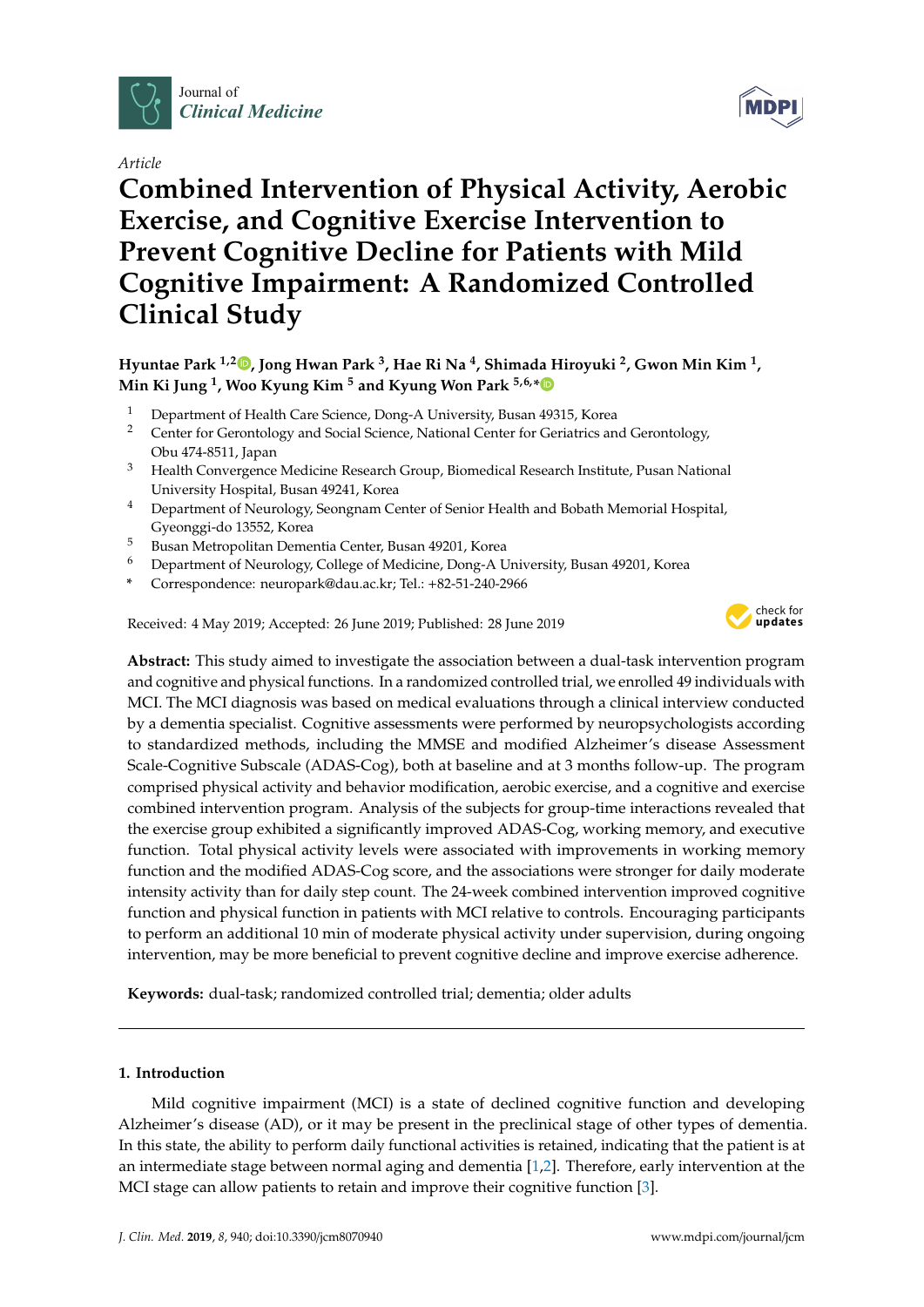Previous randomized controlled trials and meta-analyses have indicated that exercise is associated with improvements in executive function, attention, and processing speed in older adults [\[4,](#page-9-3)[5\]](#page-9-4). In addition, aerobic exercise has been shown to enhance brain volume [\[4,](#page-9-3)[6\]](#page-9-5) and improve functional connectivity between regions of the posterior, frontal, and temporal lobes in healthy older adults [\[7\]](#page-9-6).

However, a previous meta-analysis reported that a single-bout type of exercise did not improve cognitive function in patients with MCI. Holtzer et al. [\[8\]](#page-9-7) reported that dual-task exercise (e.g., walking while talking), rather than single-bout exercise, is effective in improving brain function. Previous studies [\[9\]](#page-9-8) have been limited to only focusing on the function of memory, and the effects of dual-task exercise on different domains of cognitive function, including attention, executive function, and processing speed, remain unclear. Finally, most previous studies have been conducted in a community-based setting, which may be limited by the lack of professionals to perform cognitive and physical function assessments as in a clinical setting.

The present study aimed to investigate the association between a dual-task intervention program and cognitive and physical functions. A single-blinded, randomized, controlled clinical trial was performed to examine the effect of exercise and cognitive combined intervention on the risk factors for dementia in patients with MCI. It was hypothesized that dual-task intervention would have beneficial associations in patients with MCI.

#### **2. Materials and Methods**

#### *2.1. Participants*

We recruited 126 patients with MCI who attended a memory and dementia clinic at a university hospital because of memory disturbance or a decline in cognitive function. Seventy-seven were excluded for not meeting the inclusion criteria and 49 agreed to join the intervention program. The MCI diagnosis [\[10\]](#page-9-9) was based on medical evaluations through a clinical interview by a dementia specialist. The diagnosis was also based on neurological examinations, blood test, brain computed tomography or magnetic resonance imaging, and detailed neuropsychological assessments. In this study, seventy-four participants were excluded from the data analysis, although their feedback was still evaluated because they had a history of stroke or were undergoing treatment for stroke or epilepsy; they were suspected of having other degenerative diseases or mental illnesses based on their medical history; they were depressed or abusing drugs; or they had head injuries, thyroid malfunction, or other medical abnormalities that could impair cognitive function. Non-amnestic MCI was also excluded from the subtypes of MCI classified by the Petersen criteria. A total forty-nine patients with amnestic MCI were enrolled [\[1\]](#page-9-0). The patients in a healthy group were >60 years old, could provide information regarding their daily function, and were cognitively normal. After obtaining informed consent from the patients and/or family care providers of the participants, patients were randomly divided into control  $(n = 24)$ or exercise (*n* = 25) groups (Figure [1\)](#page-2-0). However, two patients dropped-out of each group. The present study was performed in accordance with the International Harmonization Conference guidelines on Good Clinical Practice and was approved by the Dong-A University Hospital Institutional Review Board (IRB No. 14-214) and the IRBs of each center prior to commencement of the study. Prior to participation in the study, all participants or their legally authorized representatives provided written informed consent to participate in the study. This study was registered in the University Hospital Medical Information Network (UMIN) Clinical Trials Registry (No. UMIN000018933).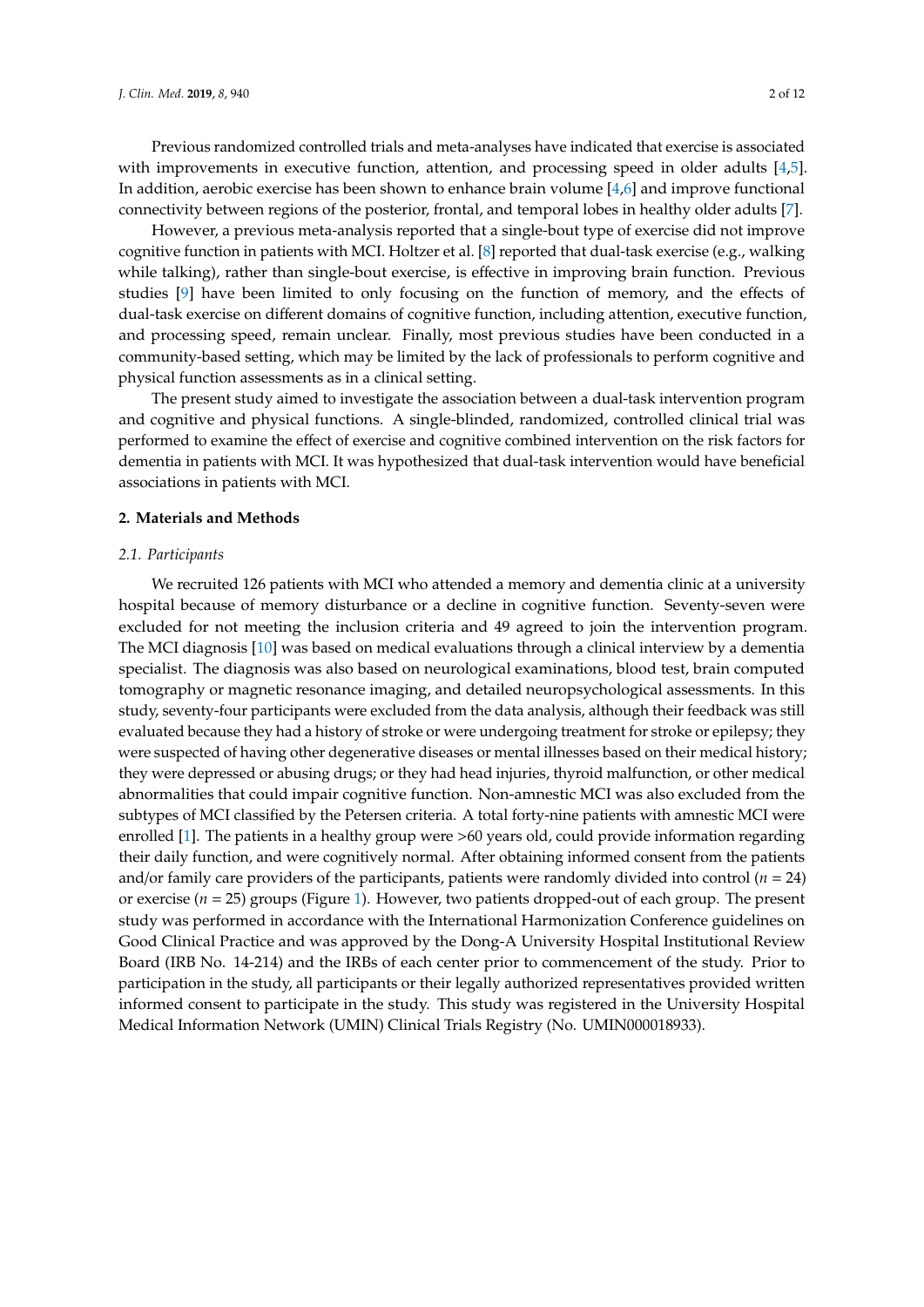<span id="page-2-0"></span>

**Figure 1.** Subject flow diagram from initial contact through to study completion.

# **Figure 1.** Subject flow diagram from initial contact through to study completion. *2.2. Neuropsychological Assessment*

General cognitive assessments were performed by neuropsychologists according to standardized Alzheimer's Disease (AD) Assessment Scale-Cognitive Subscale (ADAS-Cog, range 0–89), both before the intervention and at the 3 months follow-up [\[12,](#page-9-11)[13\]](#page-9-12). Symptoms of depression were assessed using the 15 item Korean Version of the Geriatric Depression Scale (SGDS-K) [\[14](#page-9-13)[,15\]](#page-9-14). Verbal function was assessed using word fluency tests (category and letter fluency tests) [\[16\]](#page-9-15). Detailed neurocognitive function was evaluated using the Seoul Neuropsychological Screening Battery-Dementia version [\[17](#page-10-0)[,18\]](#page-10-1), which includes assessments of attention, frontal lobe executive function, and verbal functions. Attention was assessed with the digit span test (forward and backward) [\[19\]](#page-10-2). Frontal lobe executive function was assessed with the Korean color-word Stroop test  $[17,18]$  $[17,18]$ .  $\mathbf{I}$  with the digital span test (for  $\mathbf{I}$ )  $\mathbf{I}$ methods, including the Korean Mini-Mental State Examination (KMMSE) [\[11\]](#page-9-10) and modified the

## 2.3. Physical Function Assessment

*Physical and anthropometric variables were measured at before the intervention and after 12 weeks* using a body composition analyzer (N20, AIIA Communication, Inc., Korea). Body mass index (BMI) was calculated as weight (kg) divided by height squared  $(m^2)$ . in both groups. Body weight and height were measured to the nearest 0.1 kg and 0.1 cm, respectively,

Arterial blood pressure was measured using a mercury sphygmomanometer after the participants were seated at rest for 10 min. Two measurements were taken at each time point, and the mean was calculated and used for analysis. The participants are participants of participants and participants of participants  $\overline{a}$ 

Grip strength was measured using an isometric dynamometer (TKK-5401, Tokyo, Japan) for the dominant arm. The time up and go was measured based on the time required to stand from a standard armchair, walk 2.44 m, turn, walk back 2.44 m, and sit down again at the fastest speed. Walking speed was measured at 5 m walking time, except for 1.5 m each in acceleration and deceleration zones, respectively. To assess balance and sit-to-stand (short physical performance battery), existing test guidelines for each procedure were followed.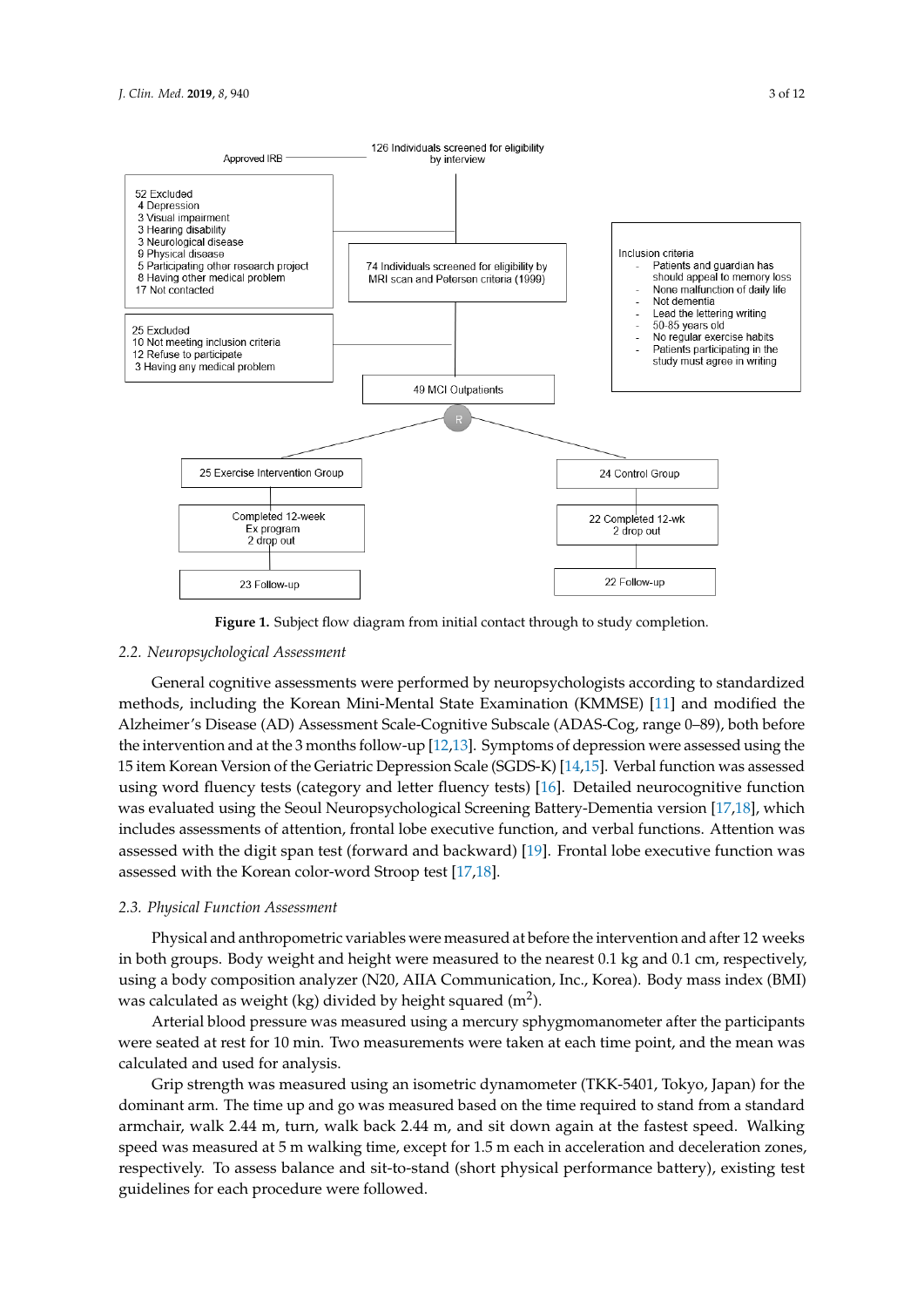The combined activity program involved 24 weekly 110 min sessions focused on physical and cognitive activities. Between five and six individuals participated in each session conducted by two geriatric exercise specialists and one nurse or occupational therapist. The program combined the physical activity promotion and behavior modification, aerobic exercise, and cognitive and exercise dual-task training program. In the dual-task training, participants conducted cognitive tasks such as word games, performed fast simple numerical calculations, and played a simple memory span game while performing aerobic exercises, what we called *"cognicise"* [\[20\]](#page-10-3). Each session featured, in order, a warm-up for 10 min, stretching training for 10 min, aerobic exercise for 20 min, balance exercise for 10 min, aerobic and cognitive dual-task training for 30 min, rest with feedback and promoting daily physical activity education for 20 min, and cooling down for 10 min. The aerobic exercises included stair stepping, endurance walking and stair climbing, and walking on an agility ladder. The target heart rate zone for aerobic exercise during the intervention was at 55%–80% of maximum heart rate (HR), consistent with previous studies. The HR was self-assessed immediately following aerobic exercise based on pulse rate using the Polar S410s heart rate monitor (Polar Electro Oy, Kempele, Finland). The maximum HR was estimated as follows:  $207 - 0.7 \times$  age.

To promote physical activity and healthy behaviors, an exercise specialist provided feedback and encouraged the participants as to how exercise affects dementia, monitored daily physical activities, and advised on how to improve their daily activity with self-directed activity goals.

#### *2.5. Physical Activity Measurements*

Details of the procedure have been described previously [\[20–](#page-10-3)[25\]](#page-10-4). In brief, an accelerometer (modified Kenz Lifecorder, Suzuken Co., Ltd., Nagoya, Aichi, Japan) was attached to a waist belt on either the left or right side of the body. This device measured the number of steps counts and the intensity of physical activity every 4 s throughout each day for 24 weeks. The intensities were categorized into 11 levels, based on the pattern of the accelerometer signal; the output was expressed in metabolic equivalents (METs) [\[21\]](#page-10-5). This recording instrument received detailed appraisals from several groups of investigators [\[21](#page-10-5)[–23\]](#page-10-6); step counts were determined with an intra-model reliability of 0.998 and an accuracy within ±3% of the actual number of steps taken. Following inspection for inappropriate data recording, the total step counts and intensity categories were calculated over each 24 h period between midnight and the following midnight. The parameters calculated were the average daily period of exercise at an intensity judged as higher than moderate for a typical elderly person (>3 METs). On the basis of individual interviews, we confirmed that the physical activity patterns of our subjects had relatively remained.

#### *2.6. Statistical Analysis*

The Shapiro–Wilk test was used to determine the normality of data distribution. The student's *t*-test was used to assess differences in the baseline (beginning of the intervention) variables. We used the intention-to-treat approach, and between-group comparisons of continuous variables were conducted using linear mixed models after adjusted for the premeasurement covariates for primary and secondary endpoint outcome. Time was treated as a categorical variable, and the models included group, time, and group-by-time interaction as fixed effects, and participants as random effect. For each group, data were expressed as change from baseline (admission) to discharge, determined by the time coefficients (95% CI) of the model. The primary conclusions about effectiveness of the combined intervention were based on between-group comparisons of change in global and prefrontal cognitive function (working memory, processing, and executive function) from baseline to 24 weeks after, as assessed with the ADAS-Cog, KMMSE, digit span test (DST), trail making test-A (TMT), and digit symbol substitution test (DSST) determined by the time-by-group interaction coefficients of the model. All comparisons were two-sided, with an alpha level of 0.05, where the Bonferroni–Holm multiple test adjustment was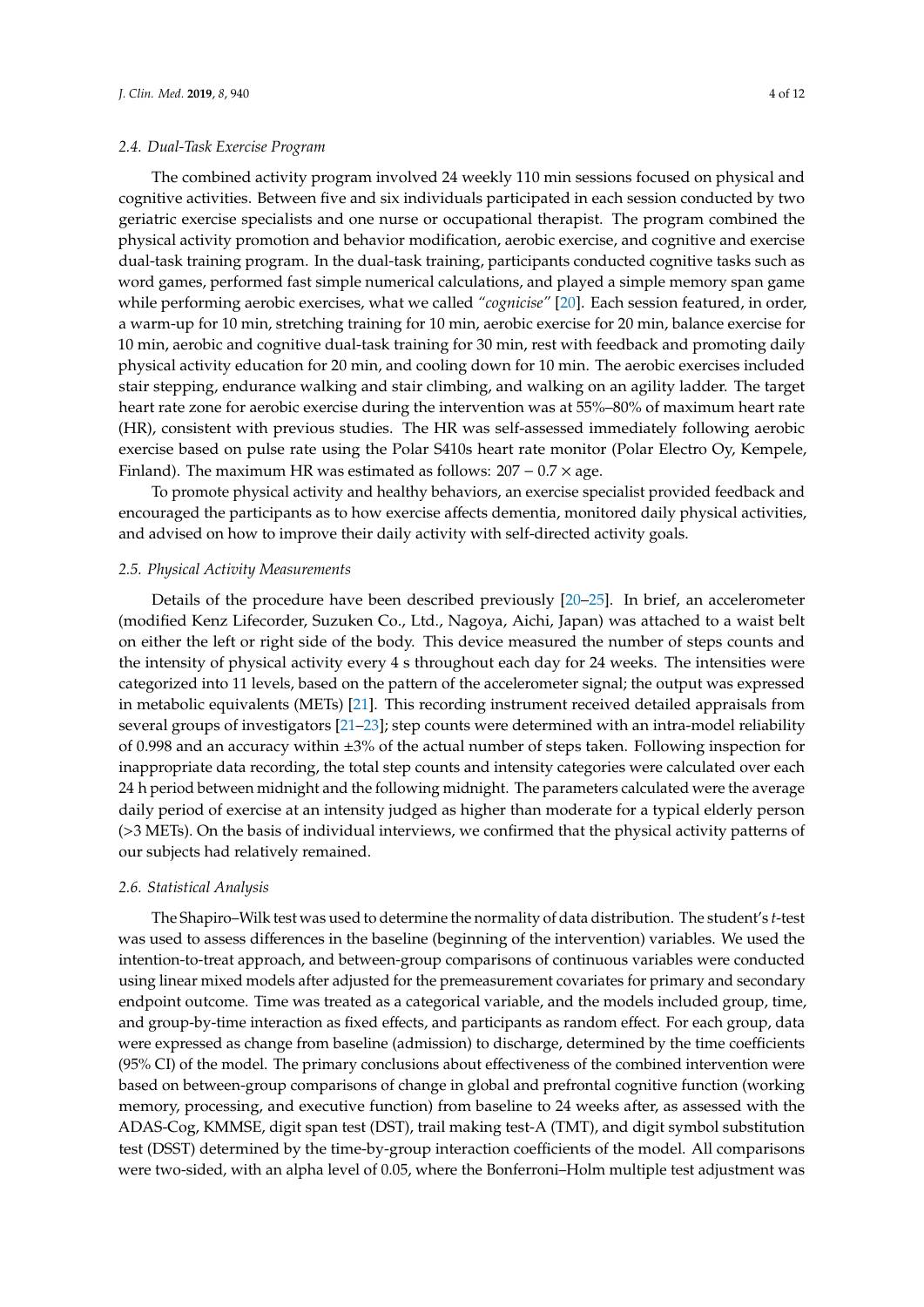applied. All statistical analyses were made with SPSS, version 20 (IBM Corp) and R, version 3.2.2 (R Foundation) software. All data were analyzed using the IBM SPSS Statistics version 25.0 software package for Windows (SPSS Inc., Chicago, IL, USA) and SAS statistical software (SAS Institute, 1996). Institute, 1996).

# **3. Results 3. Results**

# *3.1. Primary Outcomes (Global Cognitive Function) 3.1. Primary Outcomes (Global Cognitive Function)*

Analysis of subjects for group-time interactions revealed that the exercise group exhibited a significantly improved modified ADAS-cog score (range 0–89), working memory (DST), and executive significantly improved modified ADAS-cog score (range 0–89), working memory (DST), and executive function (DSST) scores (Figure [2](#page-4-0) and Table [1\)](#page-5-0). The KMMSE score was slightly improved in the function (DSST) scores (Figure 2 and Table 1). The KMMSE score was slightly improved in the intervention group, but not in the control group; however, this did not reach statistical significance, intervention group, but not in the control group; however, this did not reach statistical significance, and there was no difference in the processing speed among the two groups. and there was no difference in the processing speed among the two groups.

<span id="page-4-0"></span>

**Figure 2.** Change in cognitive performance during the 24 week intervention. Mean change in modified **Figure 2.** Change in cognitive performance during the 24 week intervention. Mean change in modified the Alzheimer's Disease Assessment Scale-Cognitive Subscale ADAS-Cog score from baseline (negative the Alzheimer's Disease Assessment Scale-Cognitive Subscale ADAS-Cog score from baseline (negative differences correspond to lower scores, indicating performance improvement). Error bars are SEM; *p*-value ( $p < 0.05$ ) from mixed-model repeated measure analysis, group  $\times$  time interaction. \*  $p < 0.05$ .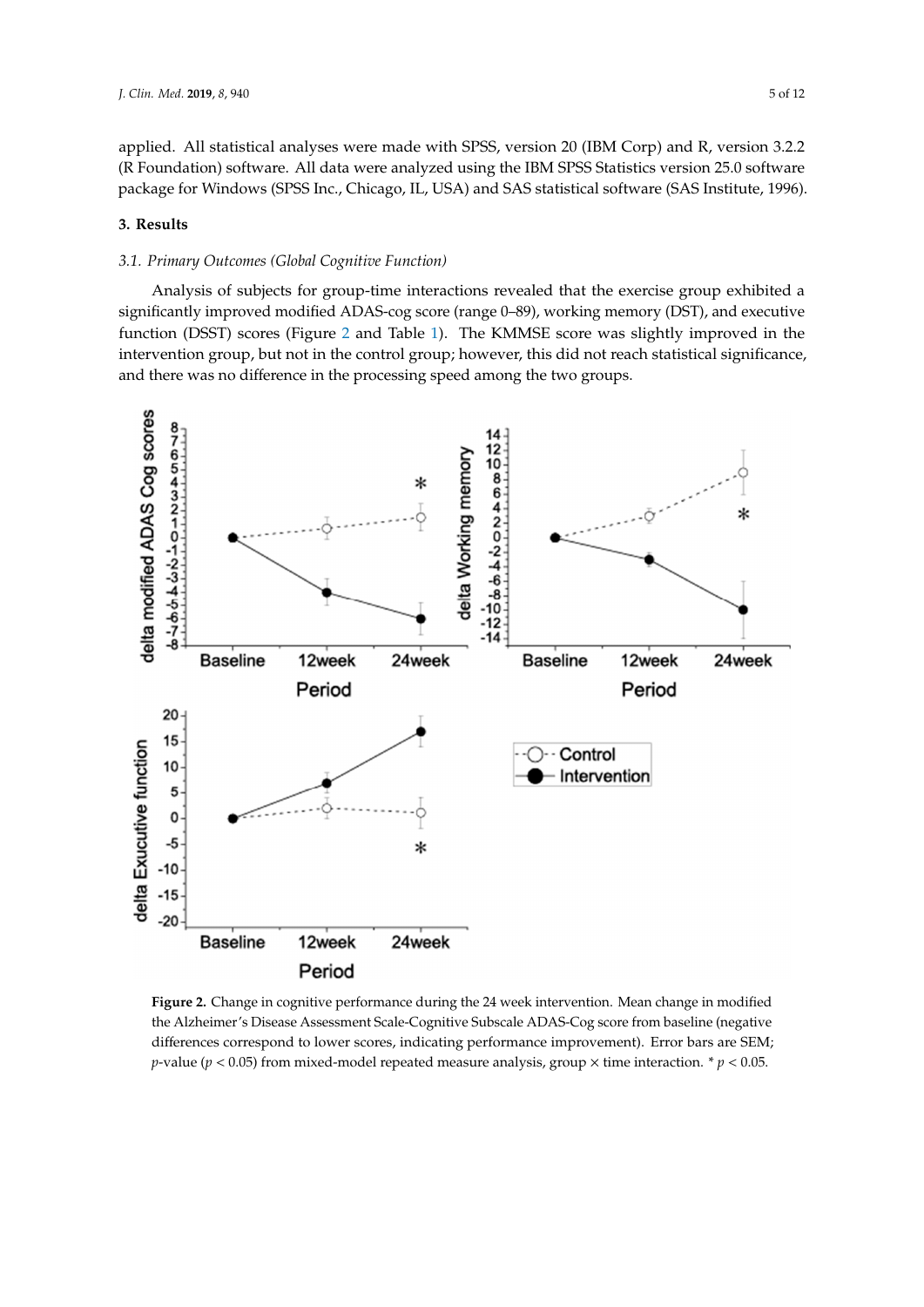| <b>Variables</b>                       | <b>Intervention Group</b> |                 | <b>Control Group</b> |                 | Between-Group                            | p Value           |
|----------------------------------------|---------------------------|-----------------|----------------------|-----------------|------------------------------------------|-------------------|
|                                        | (Before)                  | (Follow-up)     | (Before)             | (Follow-<br>up) | <b>Difference</b><br>$(95\% \text{ CI})$ | between<br>Groups |
| Primary outcome                        |                           |                 |                      |                 |                                          |                   |
| Modified ADAS-Cog                      | $26.2 \pm 2.9$            | $24.6 \pm 3.3$  | $25.7 \pm 3.1$       | $26.1 \pm 2.7$  | $-1.9$ (-0.9 to $-2.3$ )                 | < 0.01            |
| <b>MMSE</b>                            | $24.6 \pm 2.6$            | $24.8 \pm 3.7$  | $24.4 \pm 3.1$       | $24.2 \pm 3.0$  | $0.3$ (-0.2 to 0.9)                      | 0.06              |
| Secondary outcome                      |                           |                 |                      |                 |                                          |                   |
| Working memory (Digit)<br>Span Scores) | $2.7 \pm 0.2$             | $2.4 \pm 0.2$   | $2.6 \pm 0.3$        | $2.9 \pm 0.2$   | $-0.6$ ( $-0.3$ to 1.6)                  | 0.02              |
| Processing speed (TMT-A)               | $25.3 \pm 7.1$            | $23.1 \pm 6.3$  | $24.7 \pm 6.2$       | $24.1 \pm 6.7$  | $-0.4$ (0.2 to $-1.0$ )                  | 0.1               |
| Exucutive function (SDST)              | $30.7 \pm 8.0$            | $36.3 \pm 8.7$  | $34.2 \pm 10$        | $34.7 \pm 8.1$  | $-6.3$ ( $-4.2$ to $-8.4$ )              | < 0.01            |
| <b>GDS</b>                             | $2.6 \pm 1.1$             | $2.5 \pm 1.0$   | $2.5 \pm 0.9$        | $2.7 \pm 1.2$   | $-0.6$ ( $-0.1$ to $-1.2$ )              | 0.02              |
| Gait speed (m/s)                       | $1.06 \pm 0.3$            | $1.11 \pm 0.4$  | $1.08 \pm 0.3$       | $1.05 \pm 0.3$  | $0.4(0.0 \text{ to } 0.9)$               | 0.02              |
| Grip strength (kg)                     | $27.8 \pm 6.2$            | $28.6 \pm 5.4$  | $26.7 \pm 7.1$       | $29.0 \pm 6.8$  | $0.5$ (-0.7 to 1.6)                      | 0.132             |
| Timed up and $g_0$ (s)                 | $10.1 \pm 3.1$            | $8.9 \pm 3.4$   | $9.7 \pm 4.1$        | $9.5 \pm 3.9$   | $-0.8$ ( $-0.4$ to $-1.4$ )              | < 0.01            |
| Sit to standing time (s)               | $18.0 \pm 5.2$            | $16.9 \pm 4.5$  | $17.3 \pm 4.7$       | $17.7 \pm 4.8$  | $0.9(0.4 \text{ to } 1.7)$               | < 0.01            |
| MVPA (min/day)                         | $12.2 \pm 7.7$            | $22.3 \pm 9.3$  | $11.9 \pm 6.3$       | $10.7 \pm 6.5$  | $10.6$ (7.3 to 20.1)                     | < 0.01            |
| Step counts (steps/day)                | $4876 \pm 867$            | $7893 \pm 1001$ | $4794 + 763$         | $4210 \pm 861$  | 2996 (1307 to 3816)                      | < 0.01            |

<span id="page-5-0"></span>**Table 1.** Adjusted comparisons of change in measurements from baseline and 24 in intervention group and control group.

Abbreviations: ADAS-Cog, Alzheimer's Disease Assessment Scale-Cog; MVPA, moderate and vigorous physical activity; GDS, Geriatric Depression Scale; TMT, train making tese, SDST, Symbol–Digit Substitution Test: MVPA, Moderate to vigorous physical activity, Values are given as means± SD. *P* < 0.5 was considered significant.

#### *3.2. Secondary Outcomes*

At baseline, there were no significant differences in physical characteristics among the two groups (Table [2\)](#page-5-1). The within-group analyses showed that body mass did not differ significantly in either group after 12 weeks, nor did BMI. The within-group analyses showed that the waist–hip ratio did not differ significantly from the baseline values in either the exercise or control groups after 12 weeks. However, the within-group analyses showed that appendicular skeletal muscle index (ASMI) was significantly higher than at baseline in the exercise group after 12 weeks.

<span id="page-5-1"></span>**Table 2.** Baseline characteristics of socio-demographic, physical characteristics, daily physical activity, mental and cognitive function.

| <b>Variables</b>                    | Exercise Group ( $n = 25$ ) | Control Group $(n = 24)$ | $p$ value |
|-------------------------------------|-----------------------------|--------------------------|-----------|
| Socio-demographic                   |                             |                          |           |
| Age (years)                         | $70.55 \pm 6.46$            | $72.76 \pm 5.37$         | 0.239     |
| Male, $n$ (years)                   | $8(40.0\%)$                 | $7(33.3\%)$              |           |
| Education level (years)             | $7.15 \pm 2.94$             | $7.05 \pm 3.28$          | 0.971     |
| Job, $n$ $\left(\frac{9}{6}\right)$ | $2(10.0\%)$                 | $3(14.3\%)$              | 0.95      |
| Smoking (yes), $n$ (%)              | $3(15.0\%)$                 | $1(4.8\%)$               | 0.281     |
| Alcohol consumption (yes), $n$ (%)  | $5(25.0\%)$                 | $1(4.8\%)$               | 0.077     |
| <b>Physical Characteristics</b>     |                             |                          |           |
| Height $(m)$                        | $1.55 \pm 0.09$             | $1.56 \pm 0.07$          | 0.689     |
| Weight (kg)                         | $55.17 \pm 5.46$            | $57.50 \pm 6.51$         | 0.224     |
| Body Mass Index ( $\text{kg/m}^2$ ) | $23.05 \pm 2.29$            | $23.70 \pm 2.07$         | 0.342     |
| Waist hip ratio                     | $0.87 \pm 0.05$             | $0.87 \pm 0.05$          | 0.329     |
| Fat $(\% )$                         | $29.86 \pm 9.99$            | $30.22 \pm 9.99$         | 0.886     |
| ASMI $(kg/m2)$                      | $7.24 \pm 1.60$             | $7.33 \pm 1.27$          | 0.839     |

There were significant improvements in SGDS-K values and habitual physical activity (moderate to vigorous physical activity (MVPA) and step counts compared with scores in the control group at 24 weeks. Compared with the control group, lower-limb physical function such as gait speed, timed up and go test, and sit to stand time showed significant improvement after the intervention. Total physical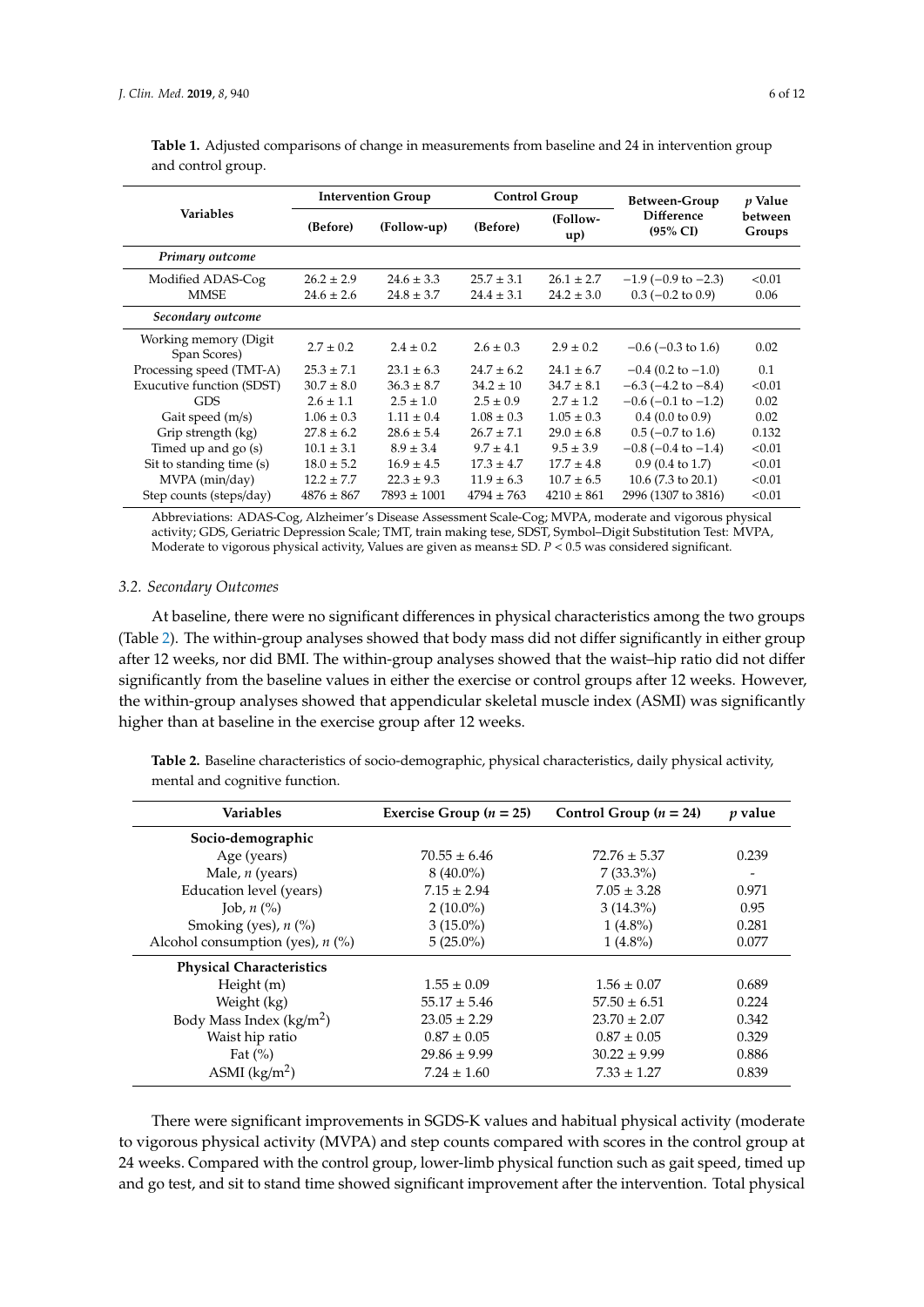activity levels were associated with improvements in working memory function and the modified ADAS-cog score, and the associations were stronger for daily duration of activity of moderate intensity than for daily step count. The MVPA during the study duration (i.e., 12 weeks) was  $10.1 \pm 6.5$  min/week in the control group and  $22.3 \pm 9.3$  min/week in the exercise group. Compared with the control group, MVPA durations were longer in the intervention group, even after adjusting for covariates. In the intervention period, the daily accelerometer-assessed time in MVPA increased exponentially to the threshold required for improving function  $\sim$ 22 min/day (150 min/week), with the control group values being slightly decreased (Figure [3\)](#page-6-0). Adherence to the combined program was  $95.3 \pm 2.3$  in the exercise group. Heart rate (HR) during the exercise program was  $128.1 \pm 5.8$  beats/min. This corresponded to an exercise intensity of  $70\% \pm 4\%$  of the age-predicted maximum HR.

<span id="page-6-0"></span>

band. Both groups wore waist-mounted accelerometers during the intervention period. **Figure 3.** Changes in averaged daily moderate to vigorous physical activity during the intervention period. Black and gray lines show curve-fitting in both linear and exponential fit and 95% confidence

#### period. Black and gray lines show curve-fitting in both linear and exponential fit and 95% confidence band. Both groups word waist-mounted accelerometers during the intervention period. The intervention period. The intervention period. The intervention period. The intervention period. The intervention period. The intervent **4. Discussion**

cognitive function and physical function of individuals diagnosed with MCI. In keeping with our initial hypothesis, following adjustments for physical and/or lifestyle-related factors, the multicomponent intervention in patients with MCI had a significant positive effect on both cognitive and physical function. Additionally, time interaction had a significant effect on the primary outcome (global cognition), main secondary outcome (executive function, immediate memory), and other secondary outcomes (gait speed, 5 chair standing time, daily MVPA), but no significant effect on processing speed The present study investigated the effects of a 24 week multicomponent intervention on the or grip strength. There were positive effects on global cognitive function, immediate memory and executive function, and lower limb physical function.

The above results, in conjunction with our previously published findings in community-dwelling subjects, may indicate that exercise intervention has positive effects on physical and cognitive function in individuals with MCI [\[20](#page-10-3)[,26\]](#page-10-7).

A previous systematic review suggested that the evidence of physical exercise on domain-specific cognitive function and psychological outcomes remains unclear, that additional trials with rigorous study design are required to provide further evidence [\[27\]](#page-10-8), and that the limited evidence for the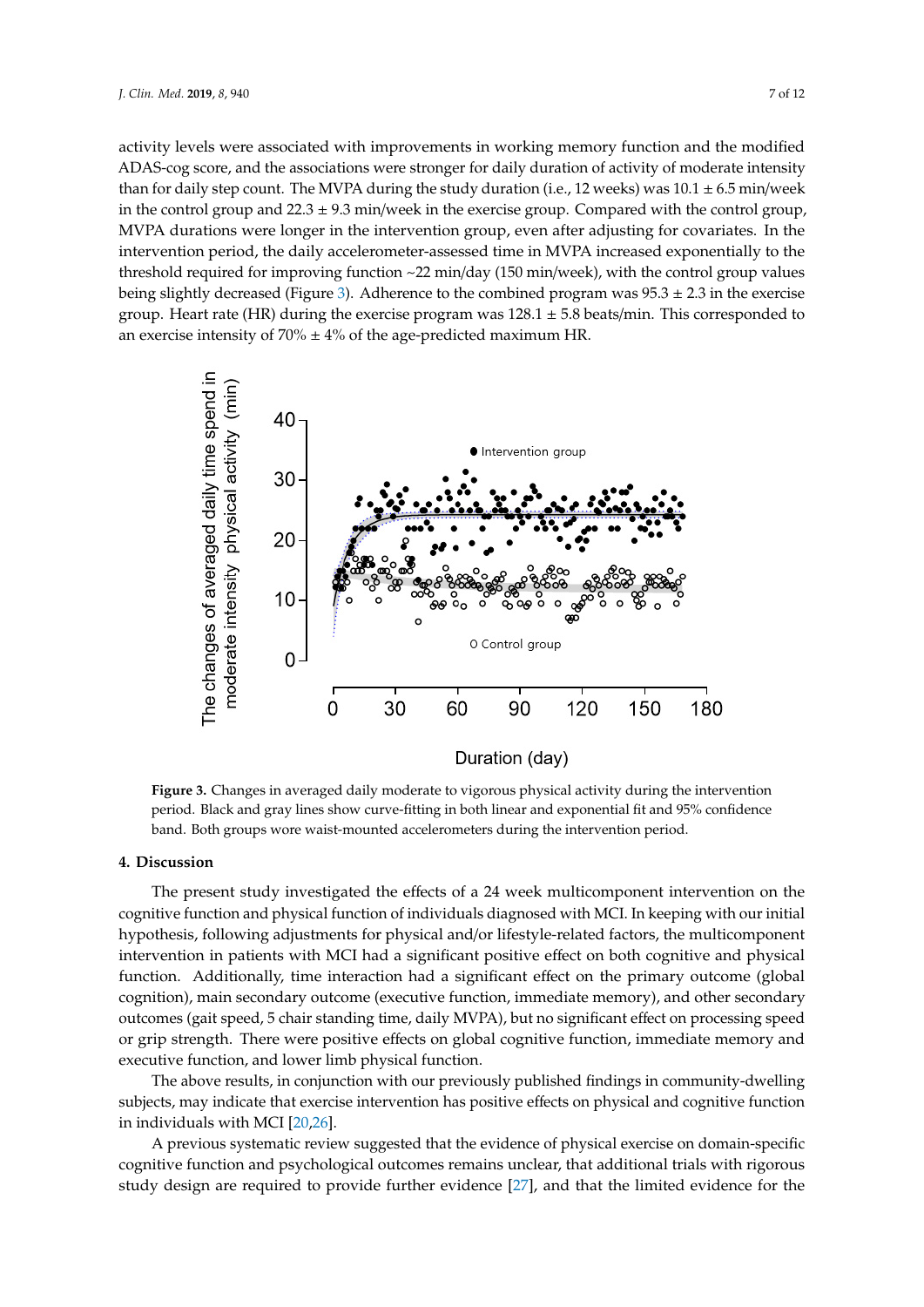prevention of cognitive decline or dementia was insufficient [\[28\]](#page-10-9). However, another review found that cognitive training had moderate to large benefits in terms of memory-related outcomes [\[29\]](#page-10-10). A recent large cohort study reported that a physical activity promotion program, compared with a health education program, did not result in improvements in global or domain-specific cognitive function in sedentary older adults [\[30\]](#page-10-11). The results from this study indicate that there appears to be merit in a multicomponent composite approach involving physical activity modification, aerobic exercise, and cognitive exercises for improving cognitive and physical function in older patients with MCI, possibly offering more benefit than a single-bout intervention approach.

Increasing evidence indicates that acute aerobic exercise, defined as a single bout of exercise, is associated with improved cognitive function, particularly prefrontal cortex-dependent cognition. However, the effects of a single session of exercise on cognitive functioning are generally small. Therefore, besides the type, frequency, and duration over time, even the intensity is a parameter to be significantly considered when evaluating intervention effects.

The multidomain supervised intervention used in the present study was feasible and safe. The dropout rates were low and adherence to the intervention domains was high. To the best of our knowledge, this is the first randomized control trial to investigate the impact of a combination of physical activity, aerobic exercise, and cognitive training (not only on cognitive function but also on physical function) and objectively monitored physical activity during the intervention period for motivating and dose adjustment of exercise in patients with MCI. The training was relatively intensive and performed 2 days per week, under supervision. Epidemiological studies have suggested the possibility that unsupervised moderate-intensity aerobic activity, consistent with American College of Sports Medicine recommendations, or subject-choice physical or cognitive activities, may also be beneficial in reducing age-related cognitive decline. However, evidence was not available when the study investigating the direct effects of a combined physical and cognitive training in patients with MCI commenced. Therefore, it was considered important to provide supervised, reproducible activities. In addition to this, the presence of daily activity supervision and feedback contributed to high compliance in the training performed by subjects. The fact that training activities were inspired by habitual activities made it possible for each participant to identify matching daily activities.

Numerous longitudinal studies have reported a reduced risk of cognitive decline in physically active older adults [\[31](#page-10-12)[,32\]](#page-10-13) and protected cognition in patients with MCI with higher levels of physical activity [\[33,](#page-10-14)[34\]](#page-10-15). A previous study [\[33\]](#page-10-14) suggested beneficial effects on global cognition and cognitive domains, which are highly relevant for everyday activities. Similarly, regular physical activity can reduce this risk and provide other physical and possibly mental health benefits. However, the dose–response relationship between physical activity and cognition is yet to be fully elucidated and the majority of adults are not active at the recommended levels. In our intervention, it appeared that professional advice and supervised guidance with continued support can encourage individuals to be more physically active in daily life. A notable finding of our study was that the habitual moderate to vigorous physical activity increased by approximately 10 min per day in the intervention group, whereas it remained constant or decreased slightly in the control group during the course of the study. This increase in daily activities in the intervention group resulted in increased physical and cognitive function. Therefore, intervention studies should obtain information on the activity levels of an individual, activity began, intervention duration, and baseline activity. Our combined intervention program enhanced daily activity levels in patients with MCI, and the results suggest that these protective effects and the exercise intervention promoting an additional 10 min daily MVPA, may be beneficial to prevent cognitive and physical decline. Of note, the activity of the participants improved sufficiently to meet the minimum physical activity guidelines [\[35,](#page-10-16)[36\]](#page-11-0). Therefore, it is possible that these additional activities may have affected the findings.

In the pre-dementia stage, converted patients showed lower global cognitive function and greater semantic memory impairment (verbal fluency and vocabulary) than non-converted patients [\[37\]](#page-11-1). From a clinical perspective, working memory assessment is important. For example, working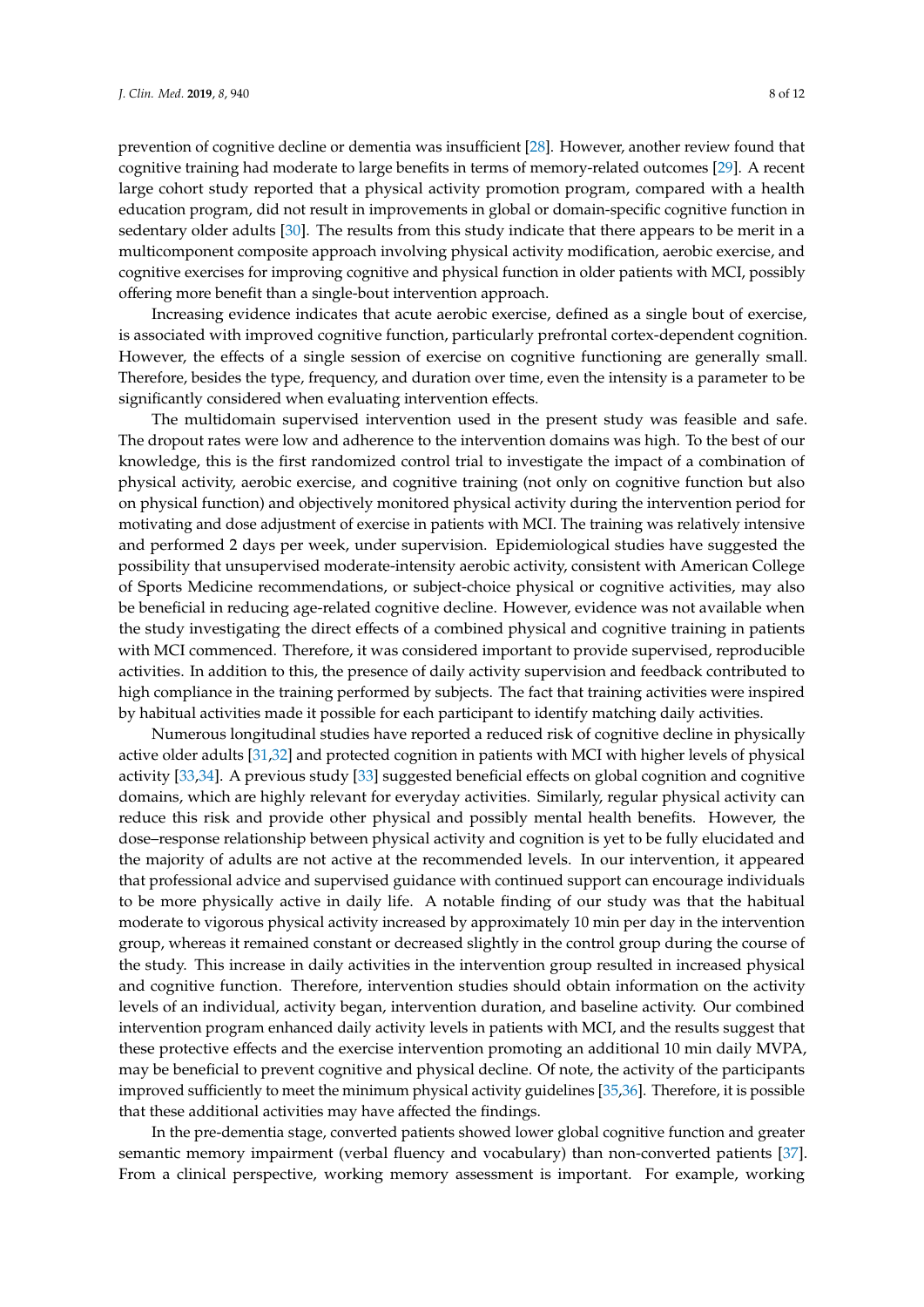memory performance has predictive value in patients with MCI with respect to the development of dementia [\[38,](#page-11-2)[39\]](#page-11-3). Although episodic deficits during disease progression have been widely investigated and are the benchmark of a probable diagnosis of AD, more recent research has investigated working memory and executive function decline during MCI, also referred to as the preclinical stage of AD. Monitoring the performance on working memory and executive function tasks to track cognitive function may signal progression from normal cognition to MCI to AD. A previous study reported the progression of MCI toward AD in the intervention group consisted of disintegration of the compensatory networks observed by under activation of the lateral PFC, precuneus and posterior parietal regions, which are all involved in executive function, compared with non-impaired age-matched controls [\[40\]](#page-11-4).

In the present study, the physical and cognitive combined intervention program improved physical fitness, physical activity, executive function test scores, and working memory scores in older patients with MCI than in the control group. This intervention enhanced prefrontal cognitive function gains in patients with MCI. Brain volume shrinks 0.5%–1% annually after the age of 65 years, and hippocampal volume shrinks by 1%–2% annually in older adults without dementia, increasing the risk of cognitive impairment [\[41\]](#page-11-5). Despite this mechanism, the underlying beneficial effects of exercise to reduce the risk of AD remains unclear. A recent study [\[42\]](#page-11-6) found that exercise boosted hippocampal neurogenesis, reduced amyloid-β levels, increased the levels of brain-derived neurotrophic factor, and improved memory in an AD mouse model. The ablation of neurogenesis prevented the beneficial effects of exercise in this model. In the human study, a clinical trial of exercise training was effective at reversing hippocampal volume loss, cognitive decline, and cardiovascular physical performance in late adulthood with moderate-intensity exercise [\[43\]](#page-11-7).

Another possible explanation for the impact of exercise on cognition is that AD is marked by changes in cerebral blood flow (CBF); patients with AD show a 40% decrease in global blood flow compared with healthy controls [\[44\]](#page-11-8). The decrease in CBF occurs in individuals with MCI prior to its transition to AD [\[45\]](#page-11-9). In healthy individuals, cardiorespiratory fitness mediates the age-related gray matter CBF [\[46\]](#page-11-10). Therefore, increasing physical fitness by aerobic exercise assists in the prevention or slowing of pathological cognitive decline by an increase in CBF.

The strengths of this randomized controlled trial include a clinical research design designed to clarify the possibility to maximize cognitive benefits using the components of cognitive training combined with the promotion of physical activity. The findings of this trial can be generalized or applied to hospital clinics or regional dementia centers with trained instructors. In the previous study, the long-term exercise and cognitive-composite program improved the cognitive function for 1 year or 6 month. However, in the present study, the 6 month well-supervised exercise intervention increased cognitive function and physical function.

The present study had several limitations. The sample size was small and replication with a larger group of adults with MCI would be beneficial. Other limitations include unknown group differences in the risk factors for cognitive decline and AD, including apolipoprotein E  $\varepsilon$ 4 genotypes [\[47\]](#page-11-11) and inflammation [\[48\]](#page-11-12), although there were no significant differences between the groups in hypertension, diabetes mellitus, medications, physical performance or depressive moods. In addition, it is possible that the improvement in the exercise group resulted from the social contact received by the intervention group. This possibility is unavoidable and should be addressed in future studies.

#### **5. Conclusions**

As more is learned regarding the underlying mechanisms and the nuanced effects exposed by analyzing larger samples, the designing and tailoring of interventions can be more effective. The 24 week combined intervention improved cognitive function and physical function in patients with MCI relative to controls. Encouraging participants to perform an additional 10 min of moderate physical activity under supervision, during ongoing intervention, may be more beneficial to prevent cognitive decline and improve exercise adherence.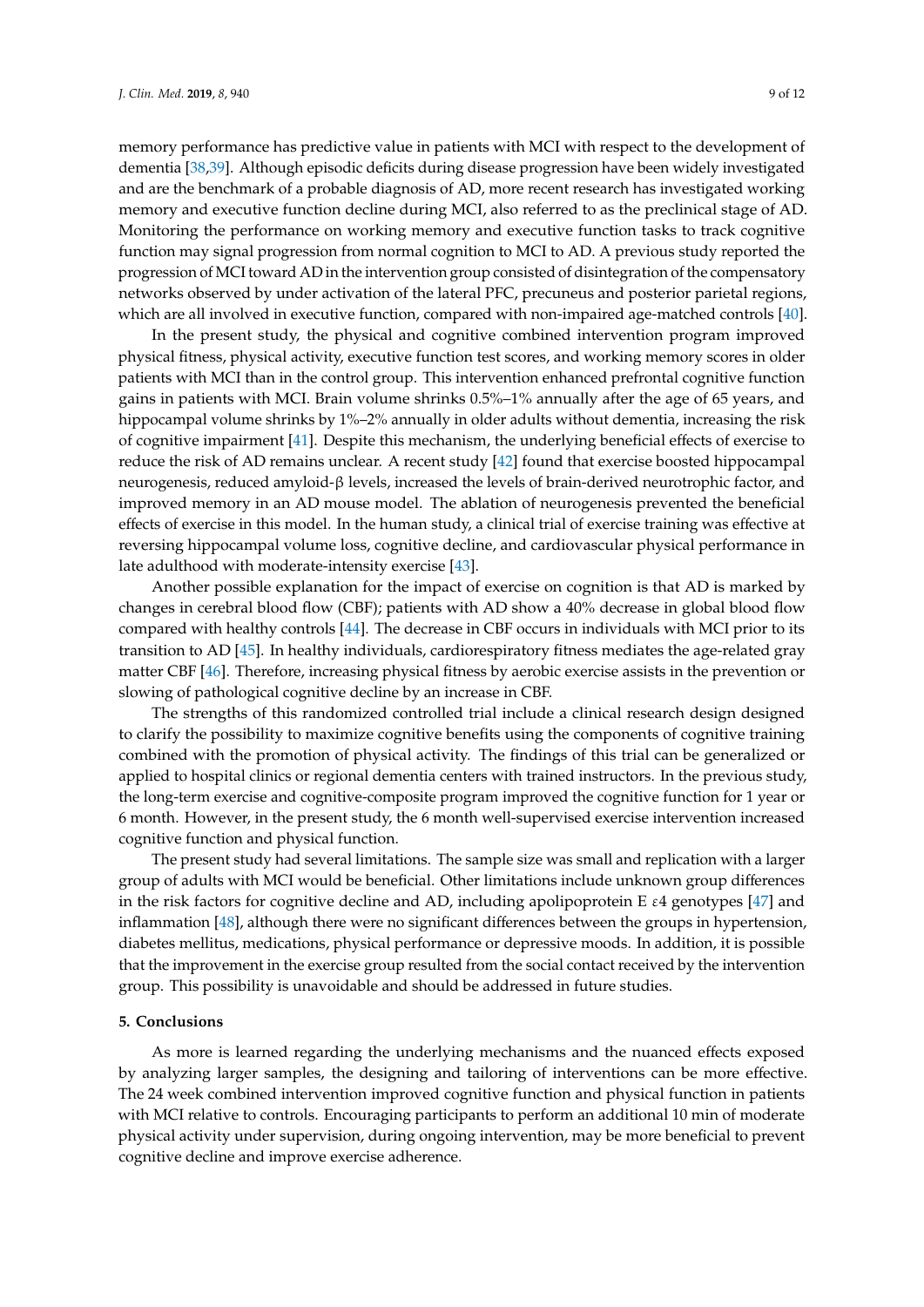**Author Contributions:** H.P.: Study concept and review of the planned analysis and the manuscript, and guidance for the statistical analysis. K.W.P. and S.H.: Study concept, interpretation of the data and review of the manuscript. H.R.N. and J.H.P.: Acquisition of the data, and review of the manuscript. M.K.J., G.M.K., W.K.K.: Acquisition of the data and interpretation of the data.

**Funding:** This research was funded by the Dong-A University research grant.

**Acknowledgments:** We thank the patients for participating, the Busan Metropolitan Dementia Center (BMDC), Seongnam Centeral Hospital for help with participant recruitment, and the occupational speech therapists and radiological technologists of the BMDC, Dong-A hospital, and Seongnam Senior Health Center. We also thank ST Ngeema for assistance with writing and J Ryu and J Kim for assistance with intervention and investigation.

**Conflicts of Interest:** The authors declare that no conflict of interest exist.

#### **References**

- <span id="page-9-0"></span>1. Petersen, R.C.; Smith, G.E.; Waring, S.C.; Ivnik, R.J.; Tangalos, E.G.; Kokmen, E. Mild cognitive impairment: Clinical characterization and outcome. *Arch. Neurol.* **1999**, *56*, 303–308. [\[CrossRef\]](http://dx.doi.org/10.1001/archneur.56.3.303) [\[PubMed\]](http://www.ncbi.nlm.nih.gov/pubmed/10190820)
- <span id="page-9-1"></span>2. The incidence of dementia in Canada. The Canadian Study of Health and Aging Working Group. *Neurology* **2000**, *55*, 66–73.
- <span id="page-9-2"></span>3. Rodakowski, J.; Saghafi, E.; Butters, M.A.; Skidmore, E.R. Non-pharmacological interventions for adults with mild cognitive impairment and early stage dementia: An updated scoping review. *Mol. Asp. Med.* **2015**, *43–44*, 38–53. [\[CrossRef\]](http://dx.doi.org/10.1016/j.mam.2015.06.003) [\[PubMed\]](http://www.ncbi.nlm.nih.gov/pubmed/26070444)
- <span id="page-9-3"></span>4. Smith, P.J.; Blumenthal, J.A.; Hoffman, B.M.; Cooper, H.; Strauman, T.A.; Welsh-Bohmer, K.; Browndyke, J.N.; Sherwood, A. Aerobic exercise and neurocognitive performance: A meta-analytic review of randomized controlled trials. *Psychosom. Med.* **2010**, *72*, 239–252. [\[CrossRef\]](http://dx.doi.org/10.1097/PSY.0b013e3181d14633) [\[PubMed\]](http://www.ncbi.nlm.nih.gov/pubmed/20223924)
- <span id="page-9-4"></span>5. Angevaren, M.; Aufdemkampe, G.; Verhaar, H.J.; Aleman, A.; Vanhees, L. Physical activity and enhanced fitness to improve cognitive function in older people without known cognitive impairment. *Cochrane Database Syst. Rev.* **2008**, CD005381. [\[CrossRef\]](http://dx.doi.org/10.1002/14651858.CD005381.pub2)
- <span id="page-9-5"></span>6. Colcombe, S.J.; Erickson, K.I.; Scalf, P.E.; Kim, J.S.; Prakash, R.; McAuley, E.; Elavsky, S.; Marquez, D.X.; Hu, L.; Kramer, A.F. Aerobic exercise training increases brain volume in aging humans. *J. Gerontol. A Biol. Sci. Med. Sci.* **2006**, *61*, 1166–1170. [\[CrossRef\]](http://dx.doi.org/10.1093/gerona/61.11.1166) [\[PubMed\]](http://www.ncbi.nlm.nih.gov/pubmed/17167157)
- <span id="page-9-6"></span>7. Voss, M.W.; Prakash, R.S.; Erickson, K.I.; Basak, C.; Chaddock, L.; Kim, J.S.; Alves, H.; Heo, S.; Szabo, A.N.; White, S.M.; et al. Plasticity of brain networks in a randomized intervention trial of exercise training in older adults. *Front. Aging Neurosci.* **2010**, *2*, 32. [\[CrossRef\]](http://dx.doi.org/10.3389/fnagi.2010.00032)
- <span id="page-9-7"></span>8. Holtzer, R.; Mahoney, J.R.; Izzetoglu, M.; Izzetoglu, K.; Onaral, B.; Verghese, J. fNIRS study of walking and walking while talking in young and old individuals. *J. Gerontol. A Biol. Sci. Med. Sci.* **2011**, *66*, 879–887. [\[CrossRef\]](http://dx.doi.org/10.1093/gerona/glr068)
- <span id="page-9-8"></span>9. Pellecchia, G.L. Dual-task training reduces impact of cognitive task on postural sway. *J. Mot. Behav.* **2005**, *37*, 239–246. [\[CrossRef\]](http://dx.doi.org/10.3200/JMBR.37.3.239-246)
- <span id="page-9-9"></span>10. Park, J.H.; Park, H.; Sohn, S.W.; Kim, S.; Park, K.W. Memory performance on the story recall test and prediction of cognitive dysfunction progression in mild cognitive impairment and Alzheimer's dementia. *Geriatr. Gerontol. Int.* **2017**, *17*, 1603–1609. [\[CrossRef\]](http://dx.doi.org/10.1111/ggi.12940)
- <span id="page-9-10"></span>11. Folstein, M.F.; Folstein, S.E.; McHugh, P.R. "Mini-mental state". A practical method for grading the cognitive state of patients for the clinician. *J. Psychiatr. Res.* **1975**, *12*, 189–198. [\[CrossRef\]](http://dx.doi.org/10.1016/0022-3956(75)90026-6)
- <span id="page-9-11"></span>12. Doody, R.S.; Ferris, S.H.; Salloway, S.; Sun, Y.; Goldman, R.; Watkins, W.E.; Xu, Y.; Murthy, A.K. Donepezil treatment of patients with MCI: A 48-week randomized, placebo-controlled trial. *Neurology* **2009**, *72*, 1555–1561. [\[CrossRef\]](http://dx.doi.org/10.1212/01.wnl.0000344650.95823.03) [\[PubMed\]](http://www.ncbi.nlm.nih.gov/pubmed/19176895)
- <span id="page-9-12"></span>13. Choi, S.H.; Park, K.W.; Na, D.L.; Han, H.J.; Kim, E.J.; Shim, Y.S.; Lee, J.H.; The Expect Study Group. Tolerability and efficacy of memantine add-on therapy to rivastigmine transdermal patches in mild to moderate Alzheimer's disease: A multicenter, randomized, open-label, parallel-group study. *Curr. Med. Res. Opin.* **2011**, *27*, 1375–1383. [\[CrossRef\]](http://dx.doi.org/10.1185/03007995.2011.582484) [\[PubMed\]](http://www.ncbi.nlm.nih.gov/pubmed/21561398)
- <span id="page-9-13"></span>14. Bae, J.N.; Cho, M.J. Development of the Korean version of the Geriatric Depression Scale and its short form among elderly psychiatric patients. *J. Psychosom. Res.* **2004**, *57*, 297–305. [\[CrossRef\]](http://dx.doi.org/10.1016/j.jpsychores.2004.01.004) [\[PubMed\]](http://www.ncbi.nlm.nih.gov/pubmed/15507257)
- <span id="page-9-14"></span>15. Yesavage, J.A. Geriatric Depression Scale. *Psychopharmacol. Bull.* **1988**, *24*, 709–711. [\[PubMed\]](http://www.ncbi.nlm.nih.gov/pubmed/3249773)
- <span id="page-9-15"></span>16. Choi, S.H.; Shim, Y.S.; Ryu, S.H.; Ryu, H.J.; Lee, D.W.; Lee, J.Y.; Jeong, J.H.; Han, S.H. Validation of the Literacy Independent Cognitive Assessment. *Int. Psychogeriatr.* **2011**, *23*, 593–601. [\[CrossRef\]](http://dx.doi.org/10.1017/S1041610210001626) [\[PubMed\]](http://www.ncbi.nlm.nih.gov/pubmed/20843392)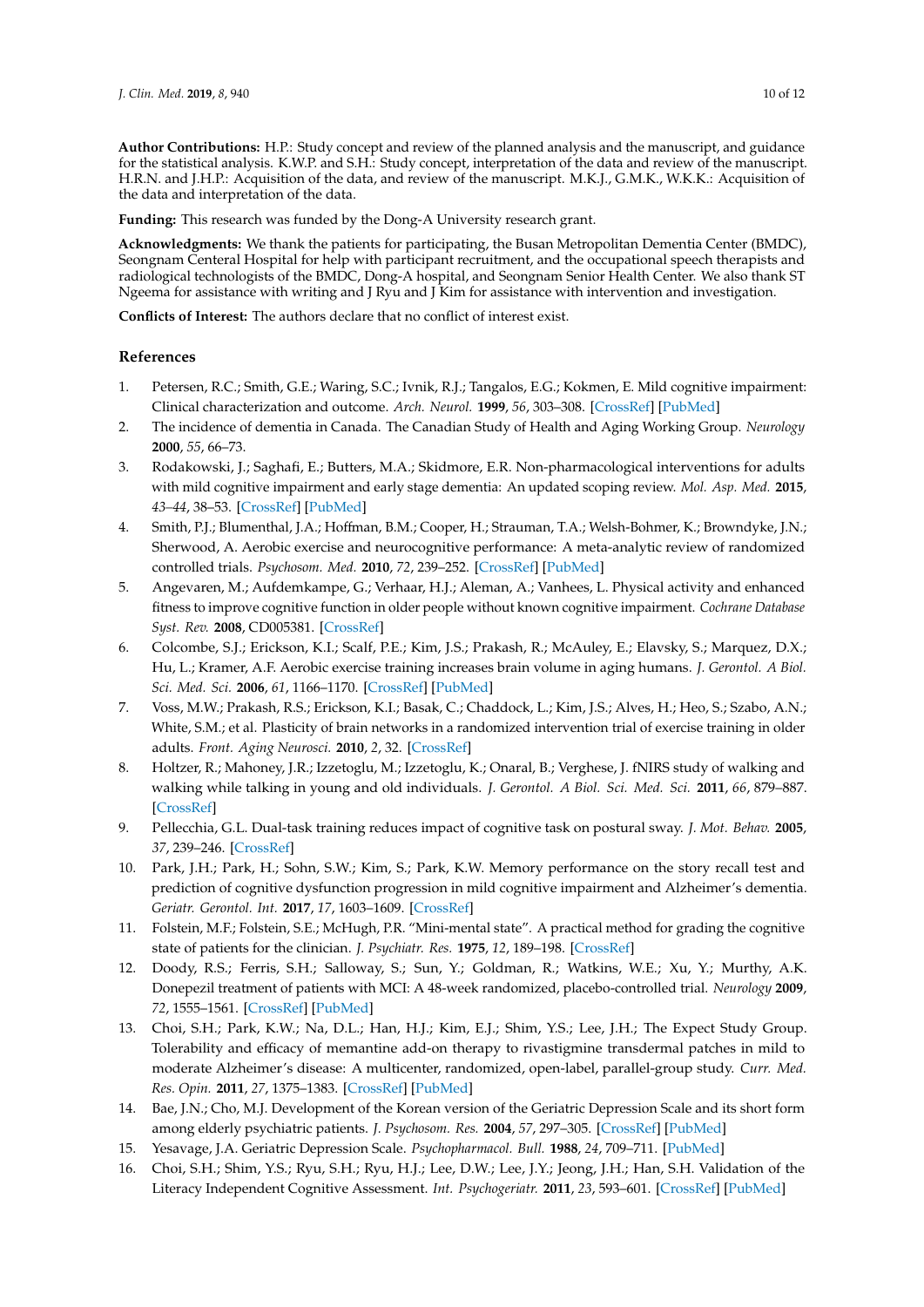- <span id="page-10-0"></span>17. Kang, Y.W.; Na, D.L. *Seoul Neuropsychological Screening Battery (SNSB)*; Human Brain Research & Consulting Co.: Seoul, Korea, 2003.
- <span id="page-10-1"></span>18. Kang, Y.W.; Jang, S.M.; Na, D.L. *Seoul Neuropsychological Screening Battery (SNSB)*, 2nd ed.; Human Brain Research & Consulting Co.: Seoul, Korea, 2012.
- <span id="page-10-2"></span>19. Kang, Y.W.; Jin, J.H.; Na, D.L. A validity study of Digit Span Test. *Korean J. Clin. Psychol.* **2002**, *21*, 911–922.
- <span id="page-10-3"></span>20. Shimada, H.; Makizako, H.; Doi, T.; Park, H.; Tsutsumimoto, K.; Verghese, J.; Suzuki, T. Effects of Combined Physical and Cognitive Exercises on Cognition and Mobility in Patients With Mild Cognitive Impairment: A Randomized Clinical Trial. *J. Am. Med. Dir. Assoc.* **2018**, *19*, 584–591. [\[CrossRef\]](http://dx.doi.org/10.1016/j.jamda.2017.09.019)
- <span id="page-10-5"></span>21. Togo, F.; Watanabe, E.; Park, H.; Shephard, R.J.; Aoyagi, Y. Meteorology and the physical activity of the elderly: The Nakanojo Study. *Int. J. Biometeorol.* **2005**, *50*, 83–89. [\[CrossRef\]](http://dx.doi.org/10.1007/s00484-005-0277-z)
- 22. Park, H.; Togo, F.; Watanabe, E.; Yasunaga, A.; Park, S.; Shephard, R.J.; Aoyagi, Y. Relationship of bone health to yearlong physical activity in older Japanese adults: Cross-sectional data from the Nakanojo Study. *Osteoporos. Int.* **2007**, *18*, 285–293. [\[CrossRef\]](http://dx.doi.org/10.1007/s00198-006-0237-4)
- <span id="page-10-6"></span>23. Park, H.; Park, S.; Shephard, R.J.; Aoyagi, Y. Yearlong physical activity and sarcopenia in older adults: The Nakanojo Study. *Eur. J. Appl. Physiol.* **2010**, *109*, 953–961. [\[CrossRef\]](http://dx.doi.org/10.1007/s00421-010-1424-8) [\[PubMed\]](http://www.ncbi.nlm.nih.gov/pubmed/20336310)
- 24. Yasunaga, A.; Park, H.; Watanabe, E.; Togo, F.; Park, S.; Shephard, R.J.; Aoyagi, Y. Development and evaluation of the physical activity questionnaire for elderly Japanese: The Nakanojo study. *J. Aging Phys. Act.* **2007**, *15*, 398–411. [\[CrossRef\]](http://dx.doi.org/10.1123/japa.15.4.398) [\[PubMed\]](http://www.ncbi.nlm.nih.gov/pubmed/18048944)
- <span id="page-10-4"></span>25. Kumahara, H.; Schutz, Y.; Ayabe, M.; Yoshioka, M.; Yoshitake, Y.; Shindo, M.; Ishii, K.; Tanaka, H. The use of uniaxial accelerometry for the assessment of physical-activity-related energy expenditure: A validation study against whole-body indirect calorimetry. *Br. J. Nutr.* **2004**, *91*, 235–243. [\[CrossRef\]](http://dx.doi.org/10.1079/BJN20031033) [\[PubMed\]](http://www.ncbi.nlm.nih.gov/pubmed/14756909)
- <span id="page-10-7"></span>26. Suzuki, T.; Shimada, H.; Makizako, H.; Doi, T.; Yoshida, D.; Tsutsumimoto, K.; Anan, Y.; Uemura, K.; Lee, S.; Park, H. Effects of multicomponent exercise on cognitive function in older adults with amnestic mild cognitive impairment: A randomized controlled trial. *BMC Neurol.* **2012**, *12*, 128. [\[CrossRef\]](http://dx.doi.org/10.1186/1471-2377-12-128) [\[PubMed\]](http://www.ncbi.nlm.nih.gov/pubmed/23113898)
- <span id="page-10-8"></span>27. Song, D.; Yu, D.S.F.; Li, P.W.C.; Lei, Y. The effectiveness of physical exercise on cognitive and psychological outcomes in individuals with mild cognitive impairment: A systematic review and meta-analysis. *Int. J. Nurs. Stud.* **2018**, *79*, 155–164. [\[CrossRef\]](http://dx.doi.org/10.1016/j.ijnurstu.2018.01.002) [\[PubMed\]](http://www.ncbi.nlm.nih.gov/pubmed/29334638)
- <span id="page-10-9"></span>28. Butler, M.; McCreedy, E.; Nelson, V.A.; Desai, P.; Ratner, E.; Fink, H.A.; Hemmy, L.S.; McCarten, J.R.; Barclay, T.R.; Brasure, M.; et al. Does Cognitive Training Prevent Cognitive Decline?: A Systematic Review. *Ann. Intern. Med.* **2018**, *168*, 63–68. [\[CrossRef\]](http://dx.doi.org/10.7326/M17-1531) [\[PubMed\]](http://www.ncbi.nlm.nih.gov/pubmed/29255842)
- <span id="page-10-10"></span>29. Gates, N.J.; Sachdev, P.S.; Fiatarone Singh, M.A.; Valenzuela, M. Cognitive and memory training in adults at risk of dementia: A systematic review. *BMC Geriatr.* **2011**, *11*, 55. [\[CrossRef\]](http://dx.doi.org/10.1186/1471-2318-11-55)
- <span id="page-10-11"></span>30. Sink, K.M.; Espeland, M.A.; Castro, C.M.; Church, T.; Cohen, R.; Dodson, J.A.; Guralnik, J.; Hendrie, H.C.; Jennings, J.; Katula, J.; et al. Effect of a 24-Month Physical Activity Intervention vs Health Education on Cognitive Outcomes in Sedentary Older Adults: The LIFE Randomized Trial. *JAMA* **2015**, *314*, 781–790. [\[CrossRef\]](http://dx.doi.org/10.1001/jama.2015.9617)
- <span id="page-10-12"></span>31. Middleton, L.E.; Manini, T.M.; Simonsick, E.M.; Harris, T.B.; Barnes, D.E.; Tylavsky, F.; Brach, J.S.; Everhart, J.E.; Yaffe, K. Activity energy expenditure and incident cognitive impairment in older adults. *Arch. Intern. Med.* **2011**, *171*, 1251–1257. [\[CrossRef\]](http://dx.doi.org/10.1001/archinternmed.2011.277)
- <span id="page-10-13"></span>32. Etgen, T.; Sander, D.; Huntgeburth, U.; Poppert, H.; Forstl, H.; Bickel, H. Physical activity and incident cognitive impairment in elderly persons: The INVADE study. *Arch. Intern. Med.* **2010**, *170*, 186–193. [\[CrossRef\]](http://dx.doi.org/10.1001/archinternmed.2009.498)
- <span id="page-10-14"></span>33. Lautenschlager, N.T.; Cox, K.L.; Flicker, L.; Foster, J.K.; van Bockxmeer, F.M.; Xiao, J.; Greenop, K.R.; Almeida, O.P. Effect of physical activity on cognitive function in older adults at risk for Alzheimer disease: A randomized trial. *JAMA* **2008**, *300*, 1027–1037. [\[CrossRef\]](http://dx.doi.org/10.1001/jama.300.9.1027) [\[PubMed\]](http://www.ncbi.nlm.nih.gov/pubmed/18768414)
- <span id="page-10-15"></span>34. Baker, L.D.; Frank, L.L.; Foster-Schubert, K.; Green, P.S.; Wilkinson, C.W.; McTiernan, A.; Plymate, S.R.; Fishel, M.A.; Watson, G.S.; Cholerton, B.A.; et al. Effects of aerobic exercise on mild cognitive impairment: A controlled trial. *Arch. Neurol.* **2010**, *67*, 71–79. [\[CrossRef\]](http://dx.doi.org/10.1001/archneurol.2009.307) [\[PubMed\]](http://www.ncbi.nlm.nih.gov/pubmed/20065132)
- <span id="page-10-16"></span>35. Haskell, W.L.; Lee, I.M.; Pate, R.R.; Powell, K.E.; Blair, S.N.; Franklin, B.A.; Macera, C.A.; Heath, G.W.; Thompson, P.D.; Bauman, A.; et al. Physical activity and public health: Updated recommendation for adults from the American College of Sports Medicine and the American Heart Association. *Circulation* **2007**, *116*, 1081–1093. [\[CrossRef\]](http://dx.doi.org/10.1249/mss.0b013e3180616b27) [\[PubMed\]](http://www.ncbi.nlm.nih.gov/pubmed/17762377)